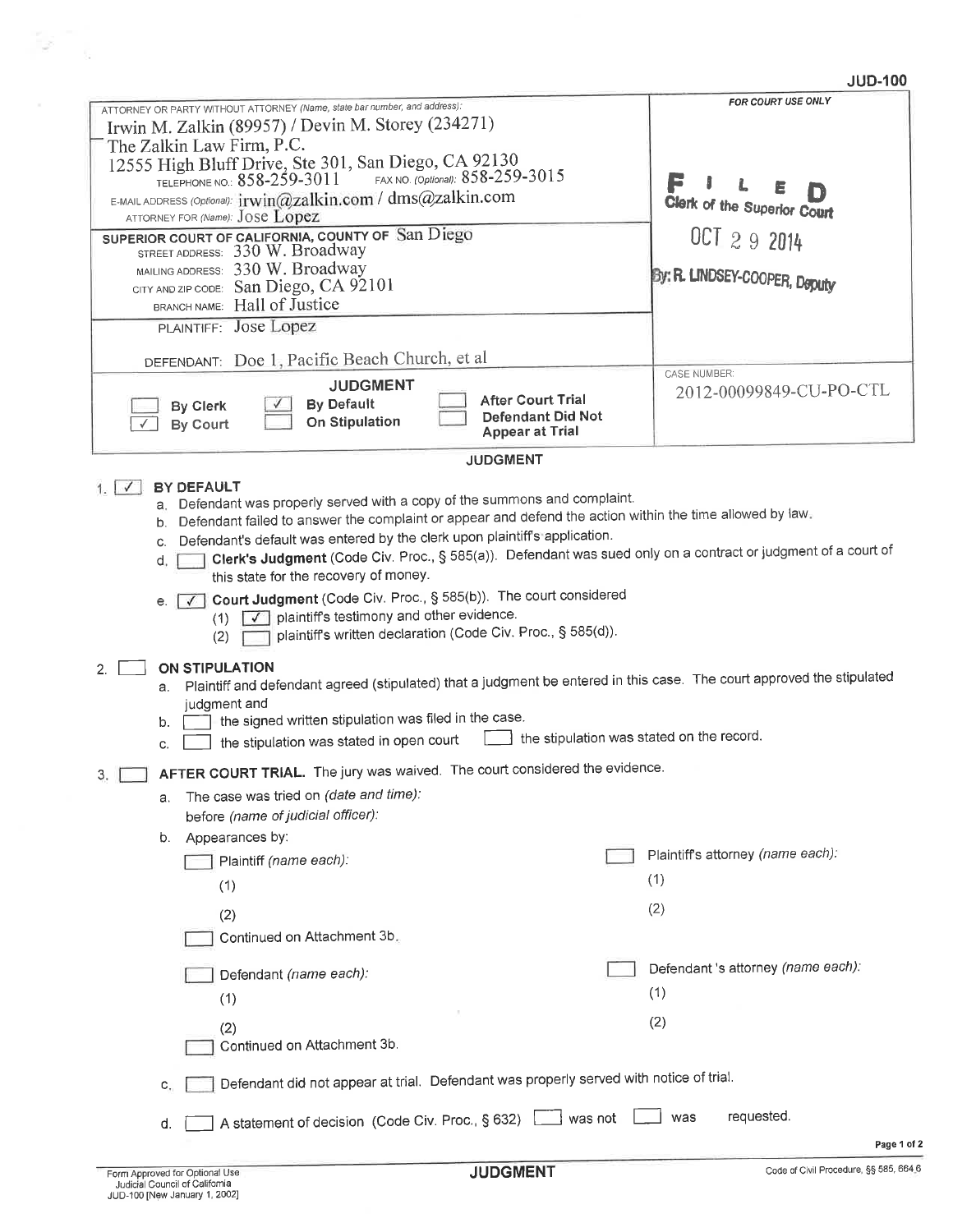| PLAINTIFF: Jose Lopez                                                                                                     |                                                                             |                                                         | <b>CASE NUMBER:</b>                             |  |  |
|---------------------------------------------------------------------------------------------------------------------------|-----------------------------------------------------------------------------|---------------------------------------------------------|-------------------------------------------------|--|--|
|                                                                                                                           | DEFENDANT: Doe 1, Pacific Beach Church, et al                               |                                                         | 2012-00099849-CU-PO-CTL                         |  |  |
|                                                                                                                           | JUDGMENT IS ENTERED AS FOLLOWS BY:                                          | $\sqrt{ }$<br>THE COURT                                 | THE CLERK                                       |  |  |
| 4.<br>Stipulated Judgment. Judgment is entered according to the stipulation of the parties.                               |                                                                             |                                                         |                                                 |  |  |
| 5.<br>Parties. Judgment is                                                                                                |                                                                             |                                                         |                                                 |  |  |
| a.<br>$\checkmark$<br>Jose Lopez                                                                                          | for plaintiff (name each):                                                  | C,                                                      | for cross-complainant (name each):              |  |  |
|                                                                                                                           | and against defendant (names):<br>Watchtower Bible and Tract Society of New |                                                         | and against cross-defendant (name each):        |  |  |
|                                                                                                                           | Continued on Attachment 5a.                                                 |                                                         |                                                 |  |  |
| b.                                                                                                                        | for defendant (name each):                                                  |                                                         | Continued on Attachment 5c.                     |  |  |
|                                                                                                                           |                                                                             | d.                                                      | for cross-defendant (name each).                |  |  |
| 6.<br>Amount.<br>$a_{-}$  <br>$\checkmark$                                                                                | Defendant named in item 5a above must<br>pay plaintiff on the complaint:    | C.                                                      | Cross-defendant named in item 5c above must pay |  |  |
|                                                                                                                           |                                                                             |                                                         | cross-complainant on the cross-complaint:       |  |  |
| (1)<br>Damages<br>(2)<br>Prejudgment<br>interest at the                                                                   | \$3,000,000,00<br>\$                                                        | (1)<br>Damages<br>(2)<br>Prejudgment<br>interest at the | \$<br>\$                                        |  |  |
| annual rate of<br>(3)                                                                                                     | $\%$                                                                        | annual rate of                                          | $\%$                                            |  |  |
| Attorney fees<br>(4)<br>Costs<br>✓                                                                                        | \$                                                                          | (3)<br>Attorney fees                                    | \$                                              |  |  |
| (5)<br>✓∣                                                                                                                 | \$28,226.75                                                                 | (4)<br>Costs                                            | \$                                              |  |  |
| Other (specify):                                                                                                          | \$10,500,000.00<br><b>Punitive Damages</b>                                  | (5)<br>Other (specify):                                 | \$                                              |  |  |
| (6)<br><b>TOTAL</b>                                                                                                       | \$13,528,226.75                                                             |                                                         |                                                 |  |  |
|                                                                                                                           |                                                                             | (6)<br><b>TOTAL</b>                                     | \$                                              |  |  |
| b.<br>Plaintiff to receive nothing from defendant<br>d.<br>Cross-complainant to receive nothing from<br>named in item 5b. |                                                                             |                                                         |                                                 |  |  |
| Defendant named in item 5b to recover                                                                                     |                                                                             |                                                         | cross-defendant named in item 5d.               |  |  |
| costs \$                                                                                                                  |                                                                             | costs \$                                                | Cross-defendant named in item 5d to recover     |  |  |
|                                                                                                                           | and attorney fees \$                                                        |                                                         | $\Box$ and attorney fees \$                     |  |  |
| 7.<br>Other (specify):                                                                                                    |                                                                             |                                                         |                                                 |  |  |
|                                                                                                                           |                                                                             |                                                         | Joan M. Lewis                                   |  |  |
| Date: 0CT 2 9 2014                                                                                                        |                                                                             |                                                         |                                                 |  |  |
|                                                                                                                           |                                                                             | JUDICIAL OFFICER                                        |                                                 |  |  |
| Date:                                                                                                                     |                                                                             |                                                         |                                                 |  |  |
| (SEAL)                                                                                                                    |                                                                             | <b>CLERK'S CERTIFICATE (Optional)</b>                   |                                                 |  |  |
| I certify that this is a true copy of the original judgment on file in the court.                                         |                                                                             |                                                         |                                                 |  |  |
|                                                                                                                           |                                                                             |                                                         |                                                 |  |  |
| Date:                                                                                                                     |                                                                             |                                                         |                                                 |  |  |
|                                                                                                                           |                                                                             |                                                         |                                                 |  |  |
|                                                                                                                           |                                                                             |                                                         | Deputy                                          |  |  |
|                                                                                                                           |                                                                             |                                                         |                                                 |  |  |

 $\mathcal{O}(\epsilon)$ 

 $\bar{\sigma}$